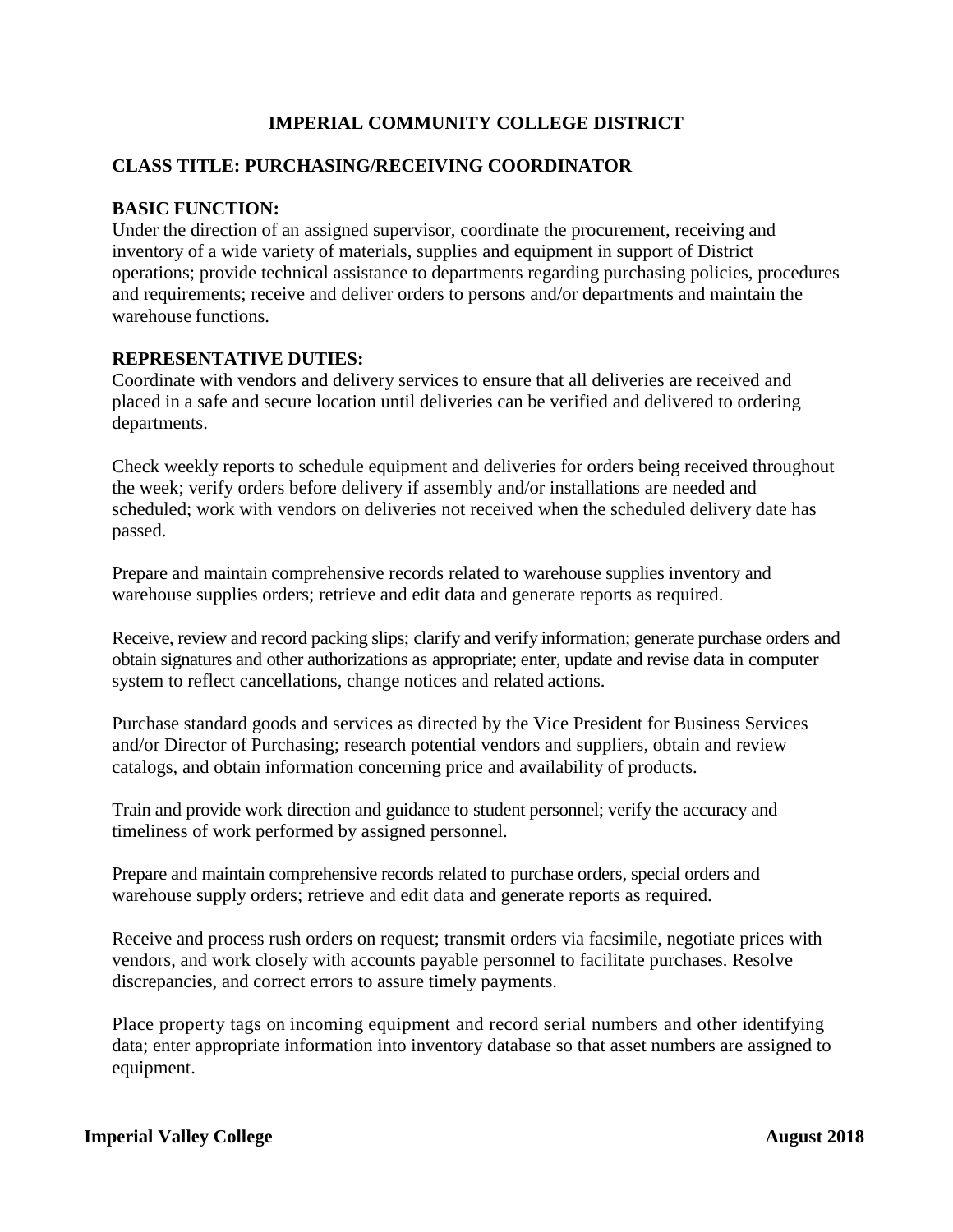Record the sale, theft, damage, donation or disposal of property.

Prepare periodic and annual inventory reports; prepare surplus property lists and reports.

Review receiving and warehouse systems and provide information to the requesting department regarding receiving and warehouse functions.

Maintain the warehouse in an organized, clean and safe environment.

Assist in the regular inventory of warehouse supplies and participate in surplus property sales; assist in the physical set-up for sale and type invoices for sales.

Inspect incoming stock for conformity to purchase orders and report shortages, damages and other discrepancies; ensure perishable material is delivered immediately for refrigeration storage.

Fill warehouse supply orders; stock shelves and maintain files; prepare District requisitions to maintain appropriate stock levels in warehouse supply system; invoice warehouse charges as needed.

Review requisitions and provide information to the requesting department regarding availability of funds to assure cost is within budget limitations.

Schedule use of vehicles stationed on campus; maintain check-out sheets and determine rental charges for each cost center according to their use of vehicle; pick up and return vehicles as necessary; assure travel readiness.

Receive, log, and project cost of transportation requests using the computer system to assure availability of funds.

Operate a variety of office machines including microcomputer, printer, calculator, facsimile machine and copier.

Assist the department director and co-workers to accomplish department goals. Perform related duties as assigned.

# **KNOWLEDGE AND ABILITIES:**

#### **KNOWLEDGE OF:**

- Receiving, delivery and warehouse policies, practices and terminology.
- Applicable laws and regulations related to the District's purchasing, receiving, delivery and warehouse functions.
- Oral and written communication skills.
- Operation of automated receiving, inventory and warehouse programs as well as word processing and data base management software.
- Shipping and receiving procedures. Proper lifting techniques.
- Modern office practices, procedures and equipment including filing systems. Telephone

#### **Imperial Valley College August 2018**